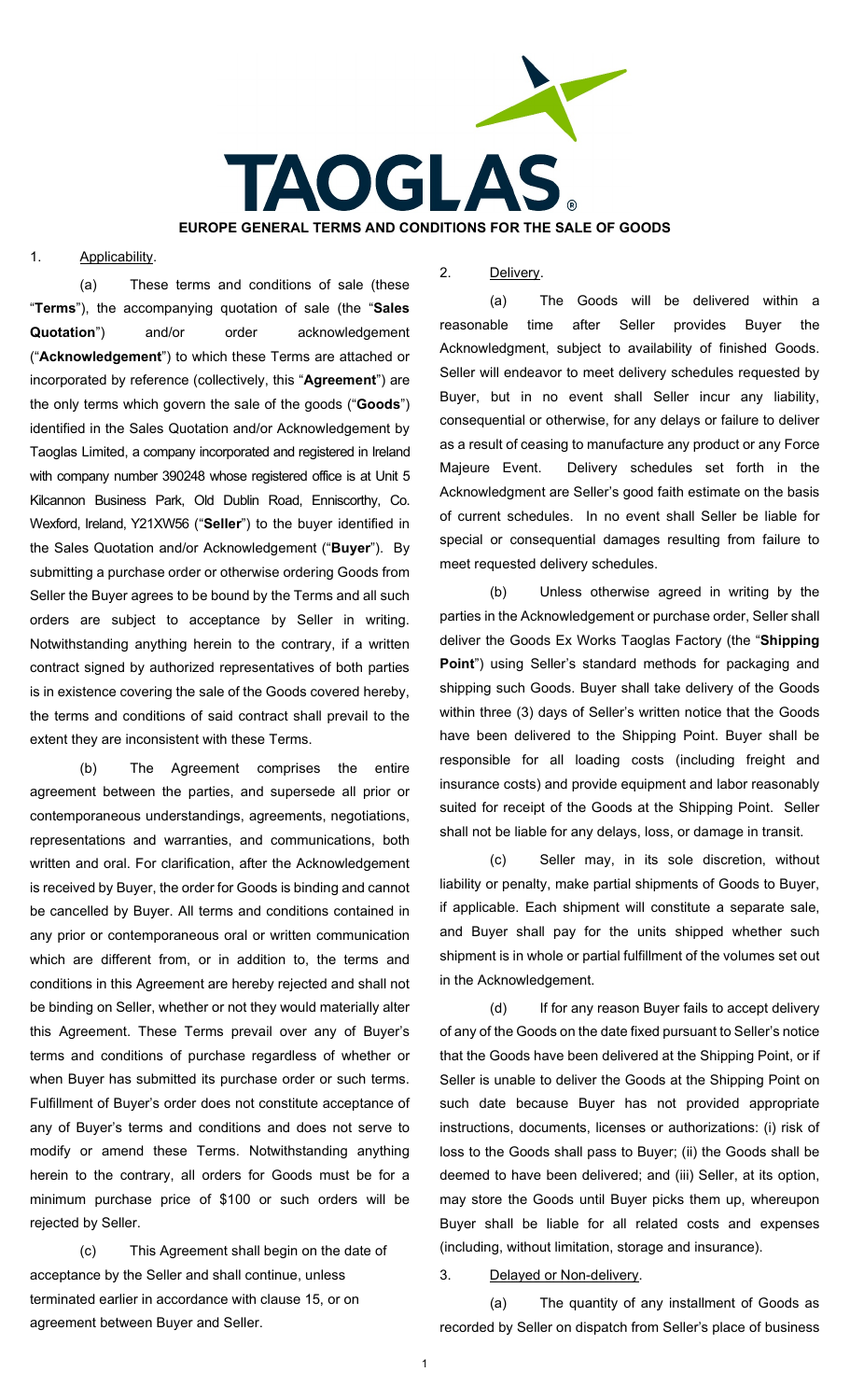is conclusive evidence of the quantity received by Buyer on delivery unless Buyer can provide conclusive evidence proving the contrary.

(b) Seller shall not be liable for any delayed or non-delivery of Goods (even if caused by Seller's negligence) unless Buyer gives written notice to Seller of the non-delivery within three (3) days of the date when the Goods would in the ordinary course of events have been received.

(c) Any liability of Seller for non-delivery of the Goods shall be limited to (in Seller's sole discretion) replacing the Goods within a reasonable time or adjusting the invoice respecting such Goods to reflect the actual quantity delivered. This Section is a conclusive statement of the Seller's entire liability and responsibility regarding delayed or non-delivery of the Goods and Buyer's sole and exclusive remedy in connection therewith.

# 4. Shipping Terms.

(a) Unless indicated otherwise in the Acknowledgment, Delivery shall be made EXW (Incoterms 2020), Shipping Point, including without limitation, freight, and insurance costs. If no delivery terms are specified on the Acknowledgement, the method of shipping will be in the sole discretion of Seller. Unless directed in writing otherwise by Buyer, full invoice value will be declared for all shipments.

(b) In these Terms "Incoterms" means the international rules for the interpretation of trade terms of the International Chamber of Commerce as in force at the date when the Agreement is entered into. Unless the context otherwise requires, any term or expression which is defined in or given a particular meaning by the provisions of Incoterms shall have the same meaning in these Terms, but if there is any conflict between the provisions of Incoterms and these Terms, the latter shall prevail.

#### 5. Title and Risk of Loss.

(a) Risk of loss passes to Buyer upon delivery of the Goods at the Shipping Point. Title to the Goods remains with Seller until paid in full. As collateral security for the payment of the purchase price of the Goods, Buyer hereby grants to Seller a lien on and security interest in and to all of the right, title and interest of Buyer in, to and under the Goods, wherever located, and whether now existing or hereafter arising or acquired from time to time, and in all accessions thereto and replacements or modifications thereof, as well as all proceeds (including insurance proceeds) of the foregoing and shall hold such proceeds on trust for the Seller, properly stored, protected and insured in a way that they are identifiable as the property of the Seller and are separated from all other goods of the Buyer.

(b) Until such time as the title and property in the Goods passes to the Buyer (and provided the Goods are still in existence and have not been resold) the Seller shall be entitled at the time to require the Buyer to deliver up the Goods to the Seller and, if the Buyer fails to do so forthwith, to enter

upon any premises of the Buyer or any third party where the Goods are stored and repossess the Goods.

### 6. Amendment and Modification.

(a) These Terms may only be amended or modified by agreement in a writing which specifically states that it amends these Terms and is signed by an authorized representative of each party.

(b) Any reference in these Conditions to any provision of a statute shall be construed as a reference to that provision as amended, re-enacted, or extended at the relevant time.

# 7. Inspection and Rejection of Nonconforming Goods.

(a) Buyer shall inspect the Goods within two (2) days of receipt ("**Inspection Period**"). Buyer will be deemed to have accepted the Goods unless it notifies Seller in writing of any Nonconforming Goods during the Inspection Period and furnishes such written evidence or other documentation as required by Seller. "**Nonconforming Goods**" means only the following: (i) product shipped is different than identified in Buyer's Acknowledgement; or (ii) product's label or packaging incorrectly identifies its contents. Unless provided in a separate services agreement between Buyer and Seller, delivery of Goods does not include any installation or other services.

<span id="page-1-0"></span>(b) Seller will only accept Nonconforming Goods that are returned under Seller's Return Material Authorization procedures then in effect ("**RMA**"). Buyer shall obtain a RMA number from Seller prior to returning any Nonconforming Goods and return the Nonconforming Goods prepaid and insured to Seller to the return location as designated in writing by Seller for the examination to take place there. If Seller reasonably verifies Buyer's claim that the Goods are Nonconforming Goods and that the nonconformance did not develop from use from Buyer, Seller shall, in its sole discretion, repair or replace such Nonconforming Goods with conforming Goods. No returns for Nonconforming Goods are allowed after thirty (30) days from the original shipping date. This Section is a conclusive statement of the Seller's entire liability and responsibility regarding such Nonconforming Goods and Buyer's sole and exclusive remedy in connection therewith.

(c) Buyer acknowledges and agrees that the remedies set forth in Section [7\(a\)](#page-1-0) are Buyer's exclusive remedies for the delivery of Nonconforming Goods. Except as provided under Section [7\(a\)](#page-1-0) and Section 13, all sales of Goods to Buyer are made on a one-way basis and Buyer has no right to return Goods purchased under this Agreement to Seller.

8. Price.

(a) Buyer shall purchase the Goods from Seller at the prices (the "**Prices**") set forth in Seller's published catalogue literature in force as of the date of the Sales Quotation. However, the Prices shown in such catalogue literature or any other publication are subject to change without notice. Unless specifically stated to the contrary in the Sales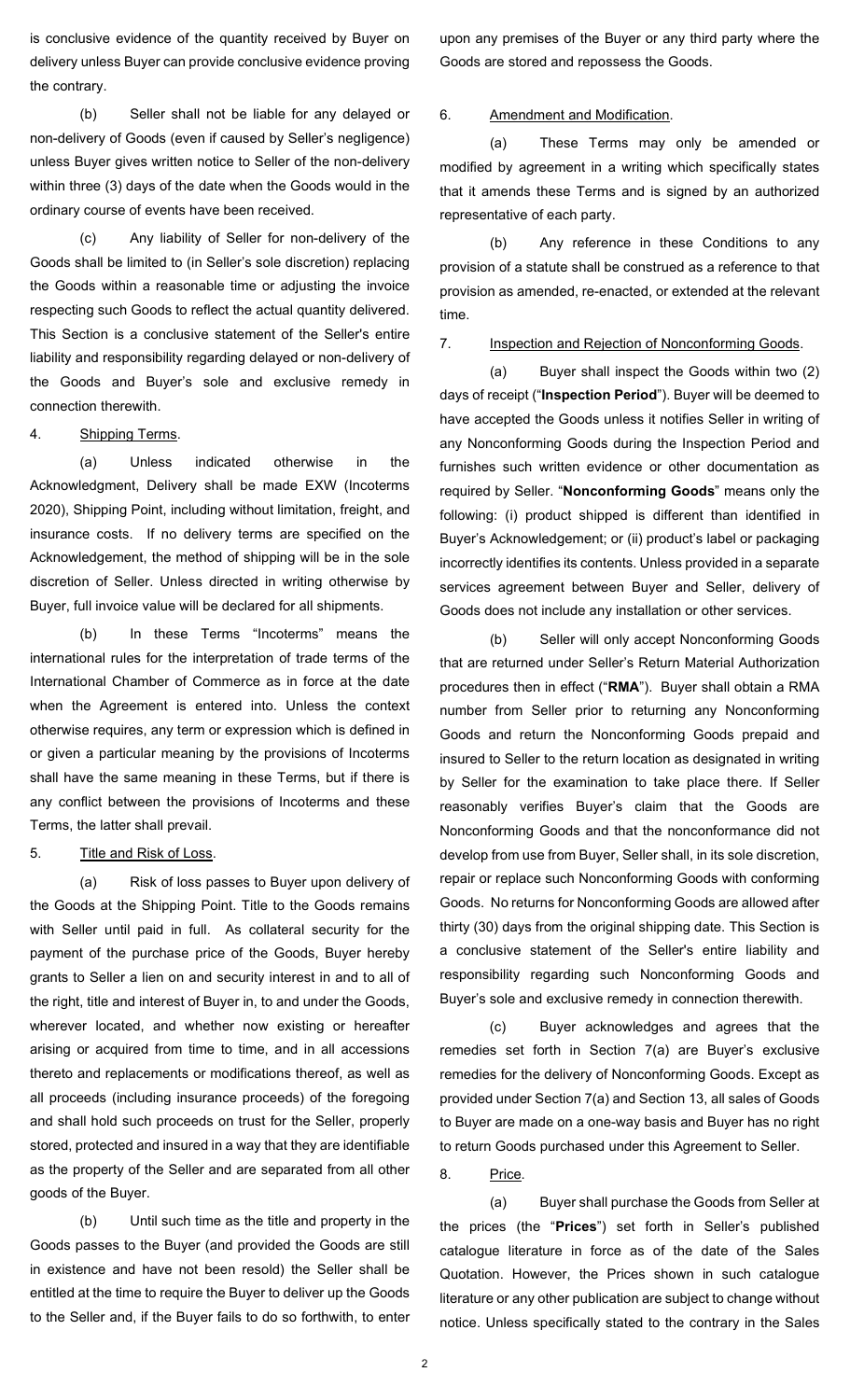Quotation, quoted Prices and discounts are firm for thirty (30) days from the date of the Sales Quotation. Unless otherwise stated, prices are quoted EXW (Incoterms 2020), Shipping Point. Unless otherwise stated in the Acknowledgement, if the Prices should be increased by Seller before delivery of the Goods to a carrier for shipment to Buyer, then these Terms shall be construed as if the increased prices were originally inserted herein, and Buyer shall be billed by Seller on the basis of such increased prices.

(b) All Prices are exclusive of all sales, use and excise taxes, and any other similar taxes, duties and charges of any kind imposed by any governmental authority on any amounts payable by Buyer. Buyer shall be responsible for all such charges, costs, and taxes (present or future); provided, that, Buyer shall not be responsible for any taxes imposed on, or with respect to, Seller's income, revenues, gross receipts, personnel or real or personal property or other assets.

### 9. Payment Terms.

(a) Unless otherwise provided in the Acknowledgement, if Buyer has approved credit with Seller, Buyer shall pay all invoiced amounts due to Seller within twenty-eight (28) days from the date of Seller's invoice, irrespective of the mode of delivery. If Seller does not have Buyer's financial information and has not provided preapproved credit terms for Buyer, the payment must be made in cash with order or C.O.D. in US dollars. If Buyer has approved credit terms, the payment may be made by cash with order, wire transfer of immediately available funds, check in US dollars, or by credit card. The prices quoted are discounted based on cash transactions, for credit card transactions they are 2% higher. Certain products require a down payment. Any payment terms other than set forth above will be identified in the Sales Quotation or Acknowledgement. Notwithstanding anything herein to the contrary, all prepaid deposits and down payments are non-refundable. If a deposit is not received when due, Seller reserves the right to postpone manufacturing of Goods until payment is received. Seller will not be responsible for shipment delays due to deposit payment delays.

(b) In Seller's sole discretion, Seller may assess Buyer interest on all late payments at the lesser of the rate of 1.5% per month or the highest rate permissible under applicable law calculated daily and compounded monthly until the actual date of payment (a part of a month being treated as a full month for the purpose of calculating interest). Buyer shall reimburse Seller for all costs incurred in collecting any late payments, including, without limitation, attorneys' fees. In addition to all other remedies available under these Terms or at law (which Seller does not waive by the exercise of any rights hereunder), if Buyer fails to pay any amounts when due hereunder and such failure continues for ten (10) days following written notice thereof Seller shall be entitled to (i) suspend the delivery of any Goods, (ii) offset any payment made by Buyer to such of the Goods and/or services (or the Goods supplied under any other agreement between the Buyer

and the Seller) as Seller deems appropriate, (iii) demand the immediate payment of all payments outstanding in respect of the Goods and of any other goods, works or services under any other contract notwithstanding the fact that the date for payment may not have fallen due, (iv) cancel any warranty which would otherwise be applicable in relation to any Goods and/or services supplied to Buyer, or (v) demand of Buyer the full price for the Goods supplied before the application of any discounts or reductions.

(c) Buyer shall not withhold payment of any amounts due and payable by reason of any set-off of any claim or dispute with Seller, whether relating to Seller's breach, bankruptcy or otherwise.

#### 10. Intellectual Property; Software License.

(a) To the extent that any Goods provided under this Agreement contain any kind of software, whether preinstalled, embedded (e.g., firmware), in read only memory, or found on any other media or other form installed on the Goods, but specifically excludes any other software applications or cloud-based software platform that Seller makes available it its customers pursuant to a separate agreement ("**Software**"), such Software and accompanying user guides, instruction manuals, policies and procedures, and other documentation, including with respect to the use of the Goods and Software ("**Documentation**") are licensed to Buyer, not sold and shall remain the sole and exclusive property of Seller or third party licensors of Seller. Subject to the terms and conditions of this Agreement and the payment of all fees hereunder, Seller grants Buyer: (i) a limited, non-exclusive license to use the Software provided with the Goods solely for use as part of the Goods and in accordance with any Documentation provided with the Goods for Buyer's internal business use. Except as set forth in this section, no other right or license of any kind is granted by Seller to Buyer hereunder with respect to the Goods. Certain components of the Goods may include thirdparty hardware and third-party software such as computer operating systems. Licenses to such third party software are subject to the terms and conditions of any applicable third party software license agreements. Unless identified in the Sales Quotation or Acknowledgement, no license is granted by Seller with respect to such third party software products that may be provided with the Goods (if any). Seller makes no warranties regarding any third party hardware or software that may accompany the Goods or otherwise and such software is explicitly included in the definition of Third Party Products below.

(b) Except to the extent permitted by applicable mandatory law, Buyer shall not, and shall not permit any employee or third party to: (a) copy all or any portion of the Software; (b) decompile, disassemble or otherwise reverse engineer the Software, or any portion thereof, or determine or attempt to determine any source code, algorithms, methods, or techniques used or embodied in the Software or any portion thereof; (c) modify, translate, or create any derivative works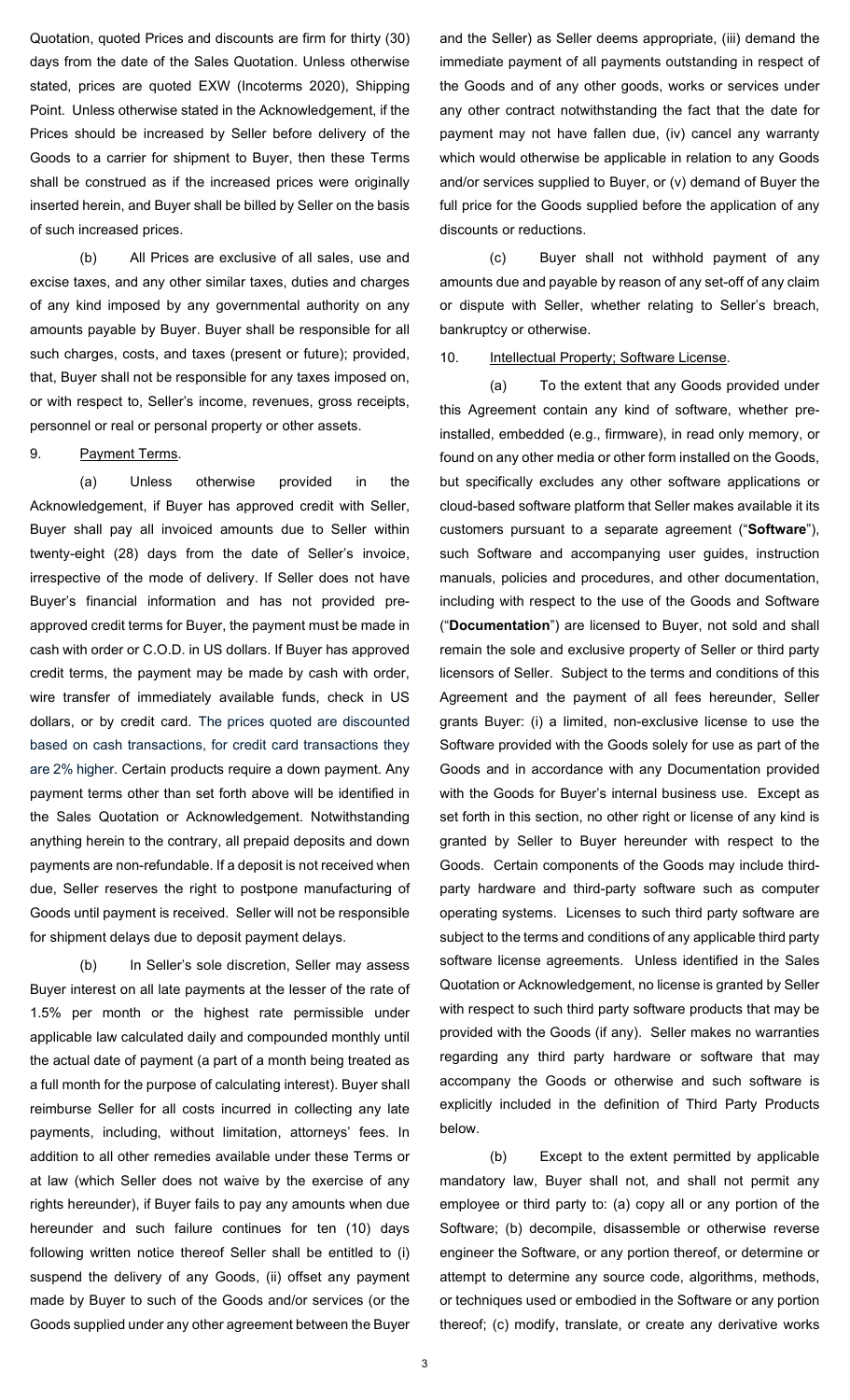based upon the Software; (d) distribute, disclose, market, rent, lease, sublicense, or pledge the Software or Documentation, in whole or in part, to any third party; (e) remove or alter any copyright, trademark, or other proprietary notices, legends, symbols, or labels appearing on or in the Software or Documentation; (f) perform, or release the results of, benchmark tests or other comparisons of the Software with other software or materials; (g) transfer the Software and Documentation, except as part of, or with, the Goods in accordance with these Terms and subject to the restrictions contained herein; (h) permit the Software or Documentation to be used for or in connection with any outsourcing services, service provider, service bureau, time-sharing, software as a service, data processing, information service or other similar technology, service or arrangement, on behalf of or for the benefit of a third party; (i) incorporate the Software or Documentation or any portion thereof into any other materials, products, or services, or use the Software for production purposes; (j) use the Software with any peripheral equipment or devices, other than the Goods; or (k) use the Software or Documentation for any purpose other than in accordance with these Terms. In the event of any violation of this section, Seller may immediately terminate the license to Software and Documentation, and shall be entitled to an injunction or other equitable relief.

(c) All patents, trademarks, copyrights, or other intellectual property rights embodied in the Goods, including without limitation the Software, Documentation, all Updates, modifications, and derivative works, are owned by Seller and its licensors. Seller and its licensors retain all right, title and interest in such intellectual property rights. Except as expressly set forth herein, no license rights or ownership in or to any of the foregoing is granted or transferred hereunder, either directly or by implication. ALL RIGHTS RESERVED.

(d) Seller is not obliged to provide Buyer any Updates or other Software support or maintenance under these Terms. Any support and maintenance will only be provided under a separate services agreement and subject to the applicable support and maintenance fees during the term of such separate services agreement. For purposes hereof, "Updates" means the object code forms of any modifications, error corrections, bug fixes, new releases, or other updates of or to the Software and Documentation that may be provided or otherwise made available hereunder by Seller to Buyer pursuant to a separate services agreement. Any such Update provided or made available by Seller hereunder shall be deemed a part of the Goods and subject to these Terms. The Documentation may be updated by Seller from time to time by posting the updated Documentation on its website or upon notice to Buyer.

(e) If the Goods are to be manufactured or any process is to be applied to the Goods by Seller in accordance with a specification submitted by Buyer, Buyer shall indemnify, defend, and hold harmless Seller against all loss, damages,

costs and expenses awarded against or incurred by the Seller in connection with, or paid, or agreed to be paid in settlement by the Seller related to any claim, including for infringement of any patent, copyright, design, trade mark or other industrial or intellectual property rights of any other person, which results from the Seller's use of Buyer's specification.

11. **Limited Warranty.** 

<span id="page-3-0"></span>(a) Subject to the exceptions and upon the conditions set forth herein, Seller warrants to Buyer that for a period of one (1) year from the date of shipment ("**Warranty Period**"), that such Goods will be free from material defects in material and workmanship.

(b) Seller makes no warranty, express or implied, with respect to the design or operation of any product or system in which any Seller's product sold hereunder is a component.

(c) **EXCEPT FOR THE WARRANTY SET FORTH IN SECTION 11(A), SELLER MAKES NO WARRANTY WHATSOEVER WITH RESPECT TO THE GOODS (INCLUDING ANY SOFTWARE) OR SERVICES, INCLUDING ANY (a) WARRANTY OF MERCHANTABILITY; (b) WARRANTY OF FITNESS FOR A PARTICULAR PURPOSE; (c) WARRANTY OF TITLE; OR (d) WARRANTY AGAINST INFRINGEMENT OF INTELLECTUAL PROPERTY RIGHTS OF A THIRD PARTY; WHETHER EXPRESS OR IMPLIED BY LAW, COURSE OF DEALING, COURSE OF PERFORMANCE, USAGE OF TRADE OR OTHERWISE.**

(d) Products manufactured by a third party and/or third-party software ("**Third Party Product**") may constitute, contain, be contained in, incorporated into, attached to, or packaged together with, the Goods. Third Party Products are not covered by the warranty in Section [11\(a\).](#page-3-0) For the avoidance of doubt, **SELLER MAKES NO REPRESENTATIONS OR WARRANTIES WITH RESPECT TO ANY THIRD PARTY PRODUCT, INCLUDING ANY (a) WARRANTY OF MERCHANTABILITY; (b) WARRANTY OF FITNESS FOR A PARTICULAR PURPOSE; (c) WARRANTY OF TITLE; OR (d) WARRANTY AGAINST INFRINGEMENT OF INTELLECTUAL PROPERTY RIGHTS OF A THIRD PARTY; WHETHER EXPRESS OR IMPLIED BY LAW, COURSE OF DEALING, COURSE OF PERFORMANCE, USAGE OF TRADE OR OTHERWISE.** Notwithstanding the foregoing, in the event of the failure of any Third Party Product, Seller will assist (within reason) Buyer (at Buyer's sole expense) in obtaining from the respective third party, any (if any) adjustment that is available under such third party's warranty.

(e) Seller shall not be liable for a breach of the warranty set forth in Section [11\(a\)](#page-3-0) unless: (i) Buyer gives written notice of the defect, reasonably described, to Seller within five (5) days of the time when Buyer discovers or ought to have discovered the defect and such notice is received by Seller during the Warranty Period; (ii) Seller is given a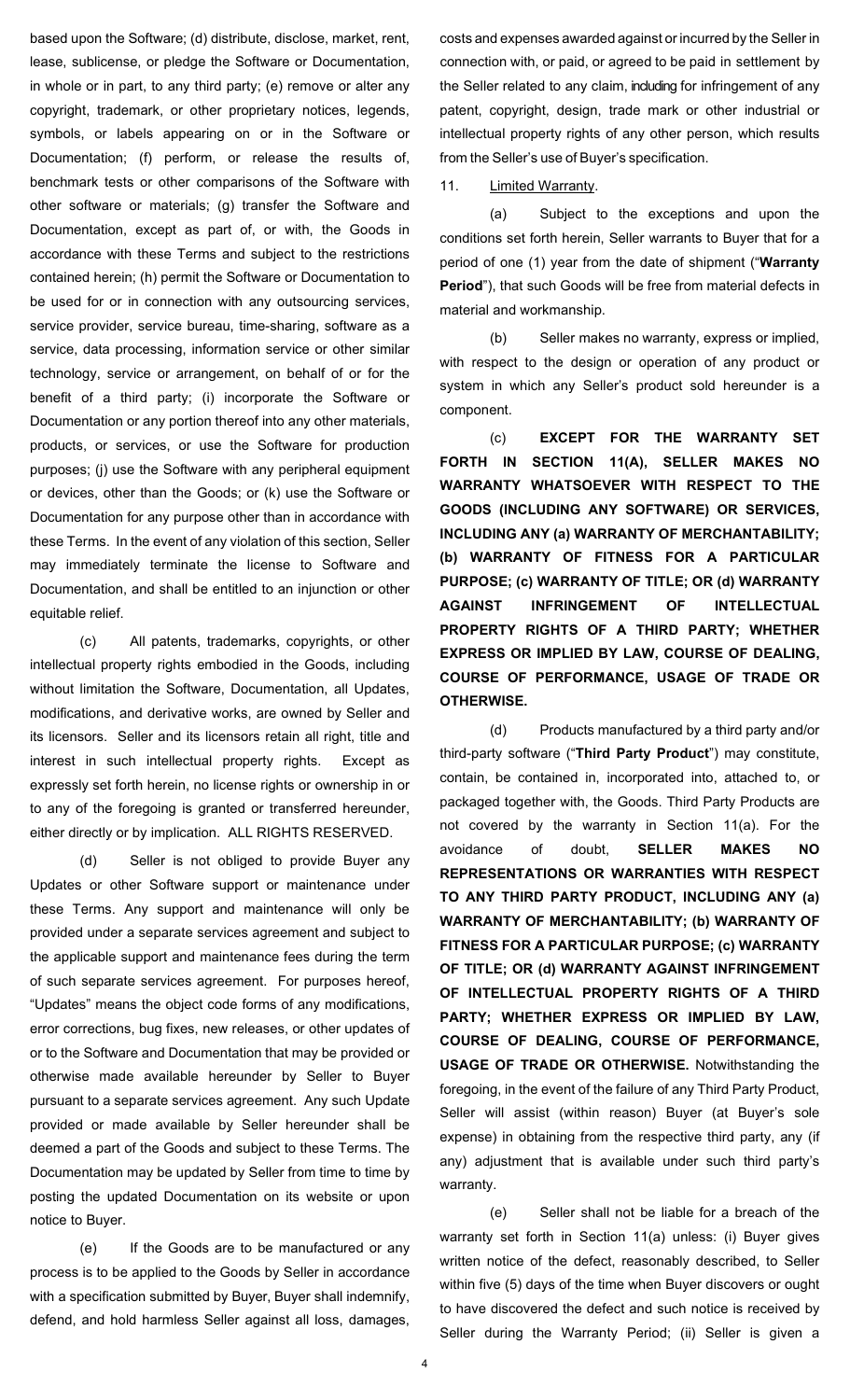reasonable opportunity after receiving the notice to examine such Goods; (iii) Buyer (if requested to do so by Seller) returns such Goods (prepaid and insured to Seller to the return location as designated in writing by Seller) to Seller pursuant to Seller's RMA procedures outlined in Section 13 and Buyer obtains a RMA number from Seller prior to returning such Goods for the examination to take place; and (iii) Seller reasonably verifies Buyer's claim that the Goods are defective and that the defect developed under normal and proper use.

(f) Seller shall not be liable for a breach of the warranty set forth in Section [11\(a\)](#page-3-0) if: (i) Buyer makes any further use of such Goods after giving such notice; (ii) the defect arises because Buyer failed to follow Seller's oral or written instructions as to the storage, installation, commissioning, use or maintenance of the Goods; (iii) Buyer alters or repairs such Goods without the prior written consent of Seller; (iv) repairs or modifications are made by persons other than Seller's own service personnel, or an authorized representative's personnel, unless such repairs are made with the written consent of Seller in accordance with procedures outlined by Seller; (v) the defect arises in connection with any drawing, design or specification supplied to Seller from Buyer; or (vi) the defect arises because of reasonable wear and tear, willful damage, negligence, abnormal working conditions or misuse by, or on behalf of, the Buyer.

(g) Subject to Section 11(e) and Section 11(f) above, with respect to any such Goods during the Warranty Period, Seller shall, in its sole discretion, either repair or replace such Goods (or the defective part), provided that, if Seller so requests, Buyer shall, at Buyer's expense, return such Goods to Seller. This Section is a conclusive statement of the Seller's entire liability and responsibility regarding any claim pursuant to this Section 11 and Buyer's sole and exclusive remedy in connection therewith.

(h) Any claim under this Section 11 must be in writing and must contain full details of the claim including the part numbers of any allegedly defective Goods. Seller shall be afforded reasonable opportunity and facilities to investigate any claim made under this clause and Buyer shall, if so requested in writing by the Seller, make available any Goods which are subject of any claim, and any packing, securely packed for collection from the Buyer's premises for examination by Seller. Seller shall have no liability with regard to any claim in the event the Buyer has not complied with the provisions of this Section 11.

(i) **THE REMEDIES SET FORTH IN SECTION 11(G) SHALL BE BUYER'S SOLE AND EXCLUSIVE REMEDY AND SELLER'S ENTIRE LIABILITY FOR ANY BREACH OF THE LIMITED WARRANTY SET FORTH IN SECTION 11(A).** Representations and warranties made by any person, including representatives of Seller, which are inconsistent or in conflict with the terms of this warranty, as set forth above, shall not be binding upon Seller.

(a) **TO THE FULLEST EXTENT PERMITTED BY LAW, IN NO EVENT SHALL SELLER BE LIABLE FOR ANY CONSEQUENTIAL, INDIRECT, INCIDENTAL, SPECIAL, EXEMPLARY, OR PUNITIVE DAMAGES, LOST PROFITS OR REVENUES OR DIMINUTION IN VALUE, LOSS OF INFORMATION OR DATA OR PERSONAL INJURY OR DEATH ARISING IN ANY WAY OUT OF THE MANUFACTURE, SALE, USE, OR INABILITY TO USE ANY GOODS, SOFTWARE OR SERVICE, OR ARISING OUT OF OR RELATING TO ANY BREACH OF THIS AGREEMENT, WHETHER OR NOT THE POSSIBILITY OF SUCH DAMAGES HAS BEEN DISCLOSED IN ADVANCE BY BUYER OR COULD HAVE BEEN REASONABLY FORESEEN BY BUYER, REGARDLESS OF THE LEGAL OR EQUITABLE THEORY (CONTRACT, TORT OR OTHERWISE) UPON WHICH THE CLAIM IS BASED, AND NOTWITHSTANDING THE FAILURE OF ANY AGREED OR OTHER REMEDY OF ITS ESSENTIAL PURPOSE.**

(b) **IN NO EVENT SHALL SELLER'S AGGREGATE LIABILITY ARISING OUT OF OR RELATED TO THIS AGREEMENT, WHETHER ARISING OUT OF OR RELATED TO BREACH OF CONTRACT, TORT (INCLUDING NEGLIGENCE) OR OTHERWISE, EXCEED THE TOTAL OF THE AMOUNTS PAID TO SELLER FOR THE GOODS SOLD HEREUNDER.**

(c) Nothing in this Agreement shall limit or exclude the liability or remedy for death or personal injury caused by a party's negligence or any other act, omission or matter, liability for which may not be excluded or limited under applicable law.

13. Warranty Return Authorization Process.

(a) Buyer must submit a Return Material Authorization (RMA) Fax Request Form in full and e-mail to [RMA@taoglas.com. S](mailto:RMA@taoglas.com)eller will then respond to Buyer by phone within 48 hours of receiving RMA Request Form. Buyer must include any relevant material showing documentation of the defect or damage, i.e., pictures and other details.

(b) Upon receiving above information, Seller will first confirm whether there is a potential problem that may be covered by warranty or replacement service. If this is the case, Buyer will be issued an RMA # and an RMA Acknowledgment Form that confirms Buyer's request within two) business days. Returned Goods will not be received under any circumstance without an RMA Acknowledgment Form and RMA #. Unauthorized returns or freight collection returns will be returned to Buyer at Buyer's expense.

(c) Once Buyer receives the RMA # and Acknowledge Form, it must re-package the Goods, and attach the RMA Acknowledgement Form on the outside of the package. Protecting the value of returned Goods by packaging and shipping them correctly is Buyer's responsibility. Seller reserves the right to deny warranty coverage for any damage caused by inadequate packing. Original protective packaging or an equivalent substitute must be used and all parts must be

12. Limitation of Liability.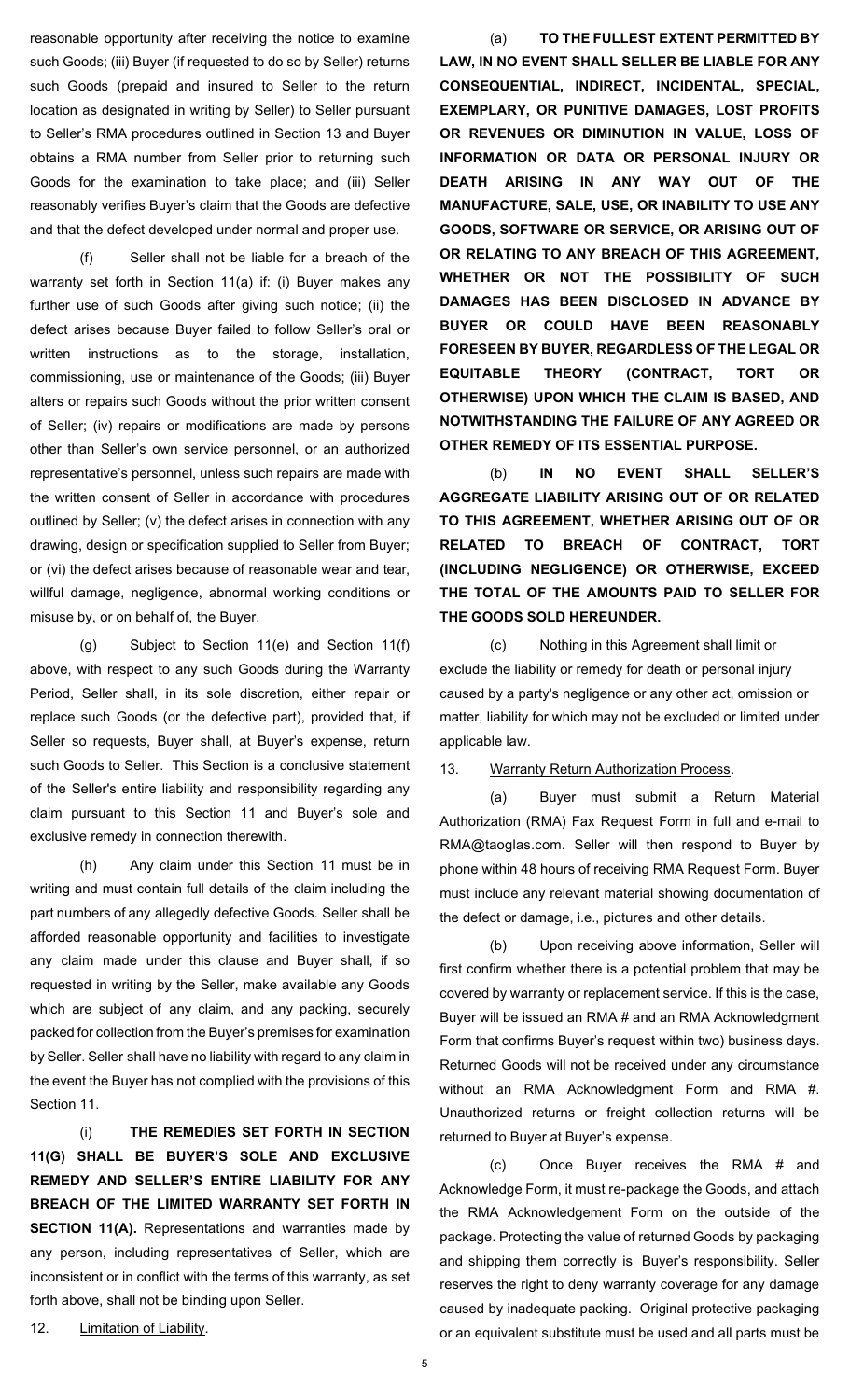packed securely inside the external shipping carton to prevent mechanical damage. Buyer must send the Goods to the return location written on the issued RMA Acknowledgment Form. All Goods must be returned freight prepaid within thirty (30) days of obtaining an RMA. Seller reserves the right to cancel the RMA after thirty (30) days. If Buyer fails to return the Goods within such thirty (30) days, Buyer must contact [RMA@taoglas.com](mailto:RMA@taoglas.com) to obtain a new RMA.

(d) On dispatch of the Goods Buyer must email a copy of the RMA Acknowledgement form along with the tracking number to [RMA@taoglas.com.](mailto:RMA@taoglas.com) Seller will not accept unauthorized returns or freight collection returns, and Seller will return these to Buyer at Buyer's expense. If a returned product contains parts that are no longer available or repairable, Seller will contact Buyer to discuss resolution and return of the material. Seller will reject any returns without a valid RMA#.

(e) The repair department will evaluate all Goods returned for repair to determine warranty coverage and will resolve any questions that may arise during evaluation to make a final determination.

(f) Seller will invoice Buyer the purchase price of the replacement product and freight charges if the warranty or replacement service has been voided because of tampering, removal of components, improper maintenance, or any other reason as further set forth in the Limited Product Warranty or if Seller has not received the defective merchandise within thirty (30) days after receiving the RMA documents. See Section 11 of the Terms for full details relating to the Limited Warranty. Buyer acknowledges, that the destination country importation, compliance with the relevant export controls, and customs clearance may impact actual delivery times.

14. Compliance with Law. Buyer shall comply with all applicable laws, regulations, and ordinances. Buyer shall maintain in effect all the licenses, permissions, authorizations, consents and permits that it needs to carry out its obligations under this Agreement. Buyer shall comply with all export and import laws of all countries involved in the sale of the Goods under this Agreement or any resale of the Goods by Buyer. Goods, services, and technical data delivered by Seller shall be subject to EU export controls. Buyer shall, and shall cause its customers to, obtain all licenses, permits and approvals required by any government and shall comply with all applicable laws, rules, policies and procedures of the applicable government and other competent authorities. Buyer will indemnify and hold Seller harmless for any violation or alleged violation by Buyer of such laws, rules, policies, or procedures. Buyer shall not transmit, export or re-export, directly or indirectly, separately or as part of any system, the Goods, or any technical data (including processes and services) received from Seller, without first obtaining any license required by the applicable government. Buyer also certifies that none of the Goods or technical data supplied by Seller under this Agreement will be sold or otherwise

transferred to, or made available for use by or for, any entity that is engaged in the design, development, production or use of nuclear, biological, or chemical weapons or missile technology. No Buyer information will be deemed "technical data" unless Buyer specifically identifies it to Seller as such. Buyer assumes all responsibility for shipments of Goods requiring any government import clearance. Seller may terminate this Agreement if any governmental authority imposes antidumping or countervailing duties or any other penalties on Goods. For all international shipments, Seller requires that all required export control documentations are submitted by Buyer along with the purchase order. Seller reserves the right to postpone shipment until all documentations are completed and submitted to Seller. Seller will not be responsible for shipment delays due to noncompliance by Buyer of the foregoing two sentences.

15. Termination. In addition to any remedies that may be provided under these Terms, Seller may terminate this Agreement with immediate effect upon written notice to Buyer, if Buyer: (i) fails to pay any amount when due under this Agreement and such failure continues for ten (10) days after Buyer's receipt of written notice of nonpayment; (ii) has not otherwise performed or complied with any of these Terms, in whole or in part; (iii) becomes insolvent, files a petition for bankruptcy or commences or has commenced against it proceedings relating to bankruptcy, receivership, reorganization or assignment for the benefit of creditors; or (iv) challenges the validity, enforceability, or scope of any Seller intellectual property rights at any time.

16. Waiver. No waiver by Seller of any of the provisions of this Agreement is effective unless explicitly set forth in writing and signed by Seller. No failure to exercise, or delay in exercising, any rights, remedy, power, or privilege arising from this Agreement operates or may be construed as a waiver thereof. No single or partial exercise of any right, remedy, power or privilege hereunder precludes any other or further exercise thereof or the exercise of any other right, remedy, power, or privilege.

<span id="page-5-0"></span>17. Confidential Information. All non-public, confidential or proprietary information of Seller, including, but not limited to, specifications, samples, patterns, designs, plans, drawings, documents, data, business operations, customer lists, pricing, discounts or rebates, disclosed by Seller to Buyer, whether disclosed orally or disclosed or accessed in written, electronic or other form or media, and whether or not marked, designated or otherwise identified as "confidential," in connection with this Agreement is confidential, solely for the use of performing this Agreement and may not be disclosed or copied unless authorized in advance by Seller in writing. Upon Seller's request, Buyer shall promptly return all documents and other materials received from Seller. Seller shall be entitled to injunctive relief for any violation of this Section [17.](#page-5-0) This Section [17](#page-5-0) does not apply to information that is: (a) in the public domain through no fault of Buyer; (b) known to Buyer at the time of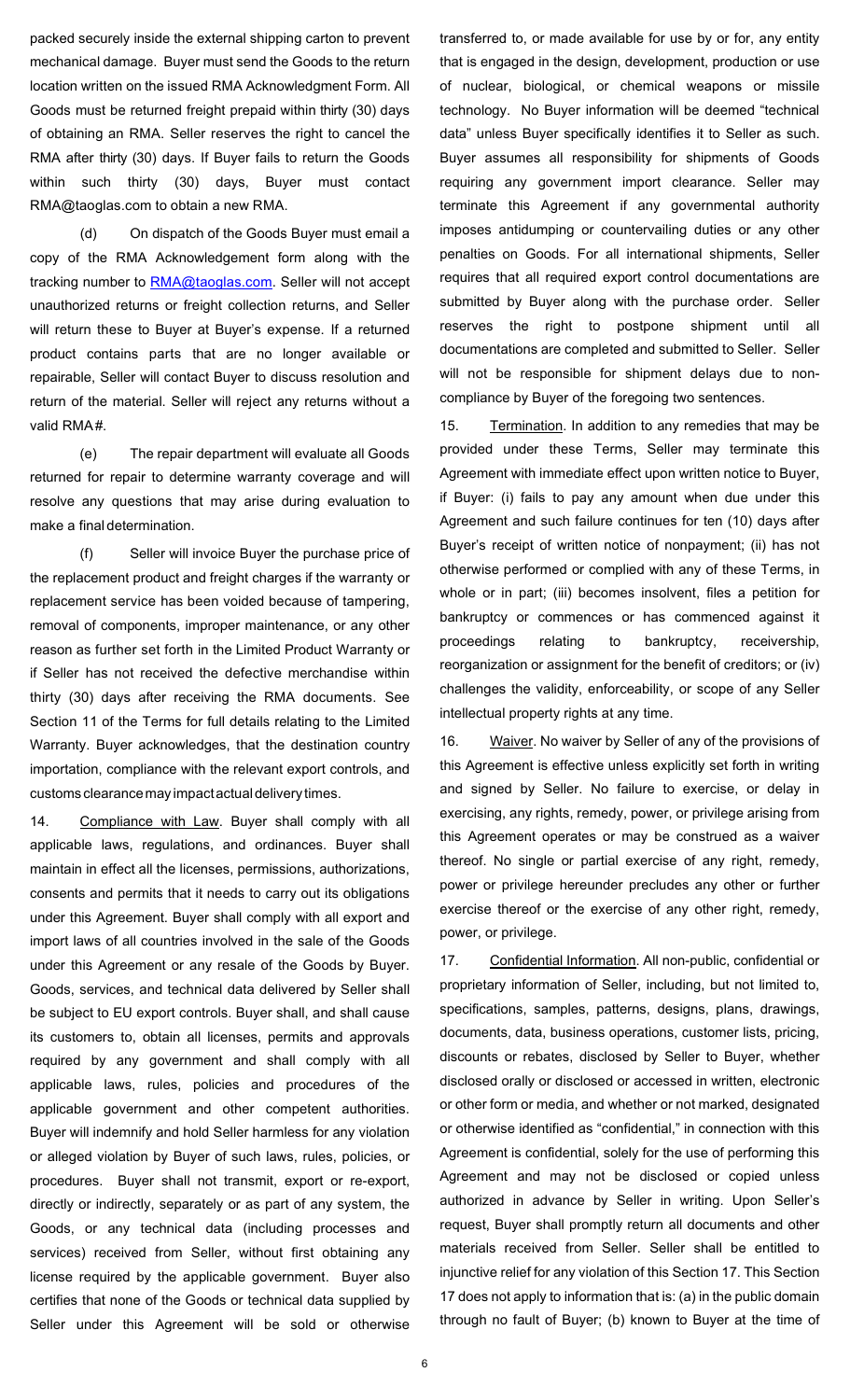disclosure without restriction as evidenced by its records; or (c) rightfully obtained by Buyer on a non-confidential basis from a third party.

18. Force Majeure. Seller shall not be liable or responsible to Buyer, nor be deemed to have defaulted or breached this Agreement, for any failure or delay in fulfilling or performing any term of this Agreement when and to the extent such failure or delay is caused by or results from acts or circumstances beyond the reasonable control of Seller including, without limitation, acts of God, flood, fire, earthquake, explosion, governmental actions, war, invasion or hostilities (whether war is declared or not), terrorist threats or acts, riot, or other civil unrest, national emergency, revolution, insurrection, epidemic, lock-outs, strikes or other labor disputes (whether or not relating to either party's workforce), or restraints or delays affecting carriers or inability or delay in obtaining supplies of adequate or suitable materials, materials or telecommunication breakdown or power outage (each a "**Force Majeure Event**"), provided that, if the event in question continues for a continuous period in excess of thirty (30) days, Buyer shall be entitled to give notice in writing to Seller to terminate this Agreement.

19. Assignment. Buyer shall not assign any of its rights or delegate any of its obligations under this Agreement without the prior written consent of Seller. Any purported assignment or delegation in violation of this Section 19 is null and void. No assignment or delegation relieves Buyer of any of its obligations under this Agreement.

20. Relationship of the Parties. The relationship between the parties is that of independent contractors. Nothing contained in this Agreement shall be construed as creating any agency, partnership, joint venture or other form of joint enterprise, employment, or fiduciary relationship between the parties, and neither party shall have authority to contract for or bind the other party in any manner whatsoever.

21. No Third-Party Beneficiaries. This Agreement is for the sole benefit of the parties hereto and their respective successors and permitted assigns and nothing herein, express, or implied, is intended to or shall confer upon any other person or entity any legal or equitable right, benefit, or remedy of any nature whatsoever under or by reason of these Terms.

<span id="page-6-1"></span>22. Governing Law. Buyer's domicile will determine the Seller entity with whom Buyer is contracting under this Agreement, what law will apply in any dispute arising out of or in connection with this Agreement, the place of arbitration for any such dispute, and where notices to Seller should be directed. If Buyer is located in (a) the United States of America, Taoglas USA, Inc. will be the contracting party to this Agreement, (b) Europe, Taoglas Ltd or Taoglas IOT Solutions, Ltd – will be the contracting party to this Agreement, (c) China, Taoglas Shenzhen Ltd. will be the contracting party to this Agreement, or (d) Taiwan, Taoglas (Taiwan) Ltd. will be the contracting party to this Agreement. Each party agrees to the

applicable governing law (without regard to choice or conflicts of law rules), and the place of arbitration, as set forth in this Sectio[n 23.](#page-6-0) If Taoglas USA, Inc. is the contracting party to this Agreement, then the governing law shall be the State of California U.S.A., without reference to its conflicts of law provisions, and the place of arbitration shall be San Diego, California. If Taoglas Limited or Taoglas IOT Solutions, Ltd is the contracting party to this Agreement, then the governing law shall be the laws of the Republic of Ireland without reference to its conflicts of law provisions, and the place of arbitration shall be Dublin, Ireland. If Taoglas Shenzhen Ltd. is the contracting party to this Agreement, then the governing law shall be the laws of the People's Republic of China, without reference to its conflicts of law provisions, and the place of arbitration shall be Shanghai, PRC. If Taoglas (Taiwan) Ltd. is the contracting party to this Agreement, then the governing law shall be the laws of Taiwan without reference to its conflicts of law provisions, and the place of arbitration shall be TaoYuan City, ROC. The United Nations Convention on Contracts for the International Sale of Goods shall not apply to this Agreement or the transactions described herein. Each party hereby waives any right to trial by jury in connection with any action or proceeding arising from or related to this Agreement.

<span id="page-6-0"></span>23. Arbitration. Any dispute, controversy or claim arising out of or in connection with this Agreement, including any question regarding its existence, validity, or termination, shall first be submitted to executives from each party for good faith negotiations. If after fifteen (15) days, the parties are unable to settle such dispute, the dispute shall be submitted to mandatory mediation, to be administered by a commercial mediator experienced in the subject matter hereof. Buyer and Seller shall each propose up to three (3) mediators and shall select one (1) of such mediators by mutual agreement. If a party refuses to submit to mediation or if the mediation is unsuccessful, the dispute shall be settled by binding arbitration. Unless otherwise agreed by the parties, arbitration will be submitted before a single arbitrator experienced in the subject matter hereof. Buyer and Seller will each select an arbitrator, and those two arbitrators will select the third arbitrator that will be the official arbitrator for the proceedings. If the arbitrators are unable to agree on the identity of the third arbitrator within thirty (30) days of the written demand by a party to submit to arbitration, then the arbitrator shall be selected in accordance with the rules applicable to the arbitration, as set forth in this Section. Mediation and arbitration shall be under (a) if California law governs this Agreement pursuant to Section [22,](#page-6-1) the American Arbitration Association Commercial Arbitration Rules and Mediation Procedures; (b) if Irish law governs this Agreement pursuant to Section [22,](#page-6-1) the International Arbitration Rules of the International Centre for Dispute Resolution, (c) if Chinese or Taiwanese law governs this Agreement pursuant to Section [22,](#page-6-1) the Singapore Convention on Mediation or the Arbitration Rules of the Singapore International Arbitration Centre, as applicable. The place and location of mediation and